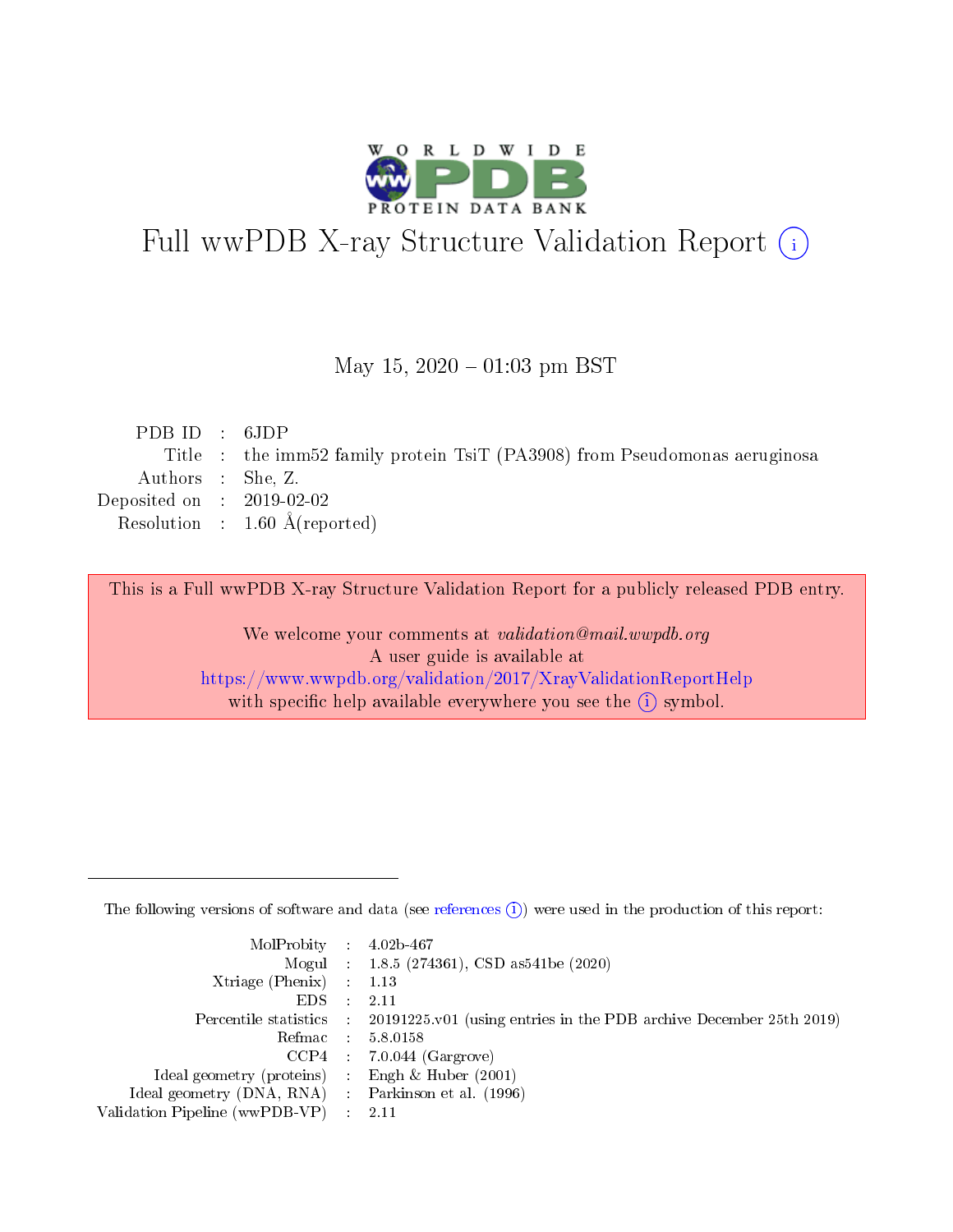# 1 [O](https://www.wwpdb.org/validation/2017/XrayValidationReportHelp#overall_quality)verall quality at a glance  $(i)$

The following experimental techniques were used to determine the structure: X-RAY DIFFRACTION

The reported resolution of this entry is 1.60 Å.

Percentile scores (ranging between 0-100) for global validation metrics of the entry are shown in the following graphic. The table shows the number of entries on which the scores are based.



| Metric                | Whole archive<br>$(\#\text{Entries})$ | Similar resolution<br>$(\#\text{Entries},\,\text{resolution}\,\,\text{range}(\textup{\AA}))$ |  |  |
|-----------------------|---------------------------------------|----------------------------------------------------------------------------------------------|--|--|
| $R_{free}$            | 130704                                | $3398(1.60-1.60)$                                                                            |  |  |
| Clashscore            | 141614                                | $3665(1.60-1.60)$                                                                            |  |  |
| Ramachandran outliers | 138981                                | $3564(1.60-1.60)$                                                                            |  |  |
| Sidechain outliers    | 138945                                | $3563(1.60-1.60)$                                                                            |  |  |
| RSRZ outliers         | 127900                                | $3321(1.60-1.60)$                                                                            |  |  |

The table below summarises the geometric issues observed across the polymeric chains and their fit to the electron density. The red, orange, yellow and green segments on the lower bar indicate the fraction of residues that contain outliers for  $>=$  3, 2, 1 and 0 types of geometric quality criteria respectively. A grey segment represents the fraction of residues that are not modelled. The numeric value for each fraction is indicated below the corresponding segment, with a dot representing fractions  $\epsilon=5\%$  The upper red bar (where present) indicates the fraction of residues that have poor fit to the electron density. The numeric value is given above the bar.

| Mol       | $\alpha$ hain | Length | Quality of chain |     |    |
|-----------|---------------|--------|------------------|-----|----|
|           |               |        | 9%               |     |    |
| <u>д.</u> | $\sim$ $\sim$ | 262    | 80%              | 11% | 8% |

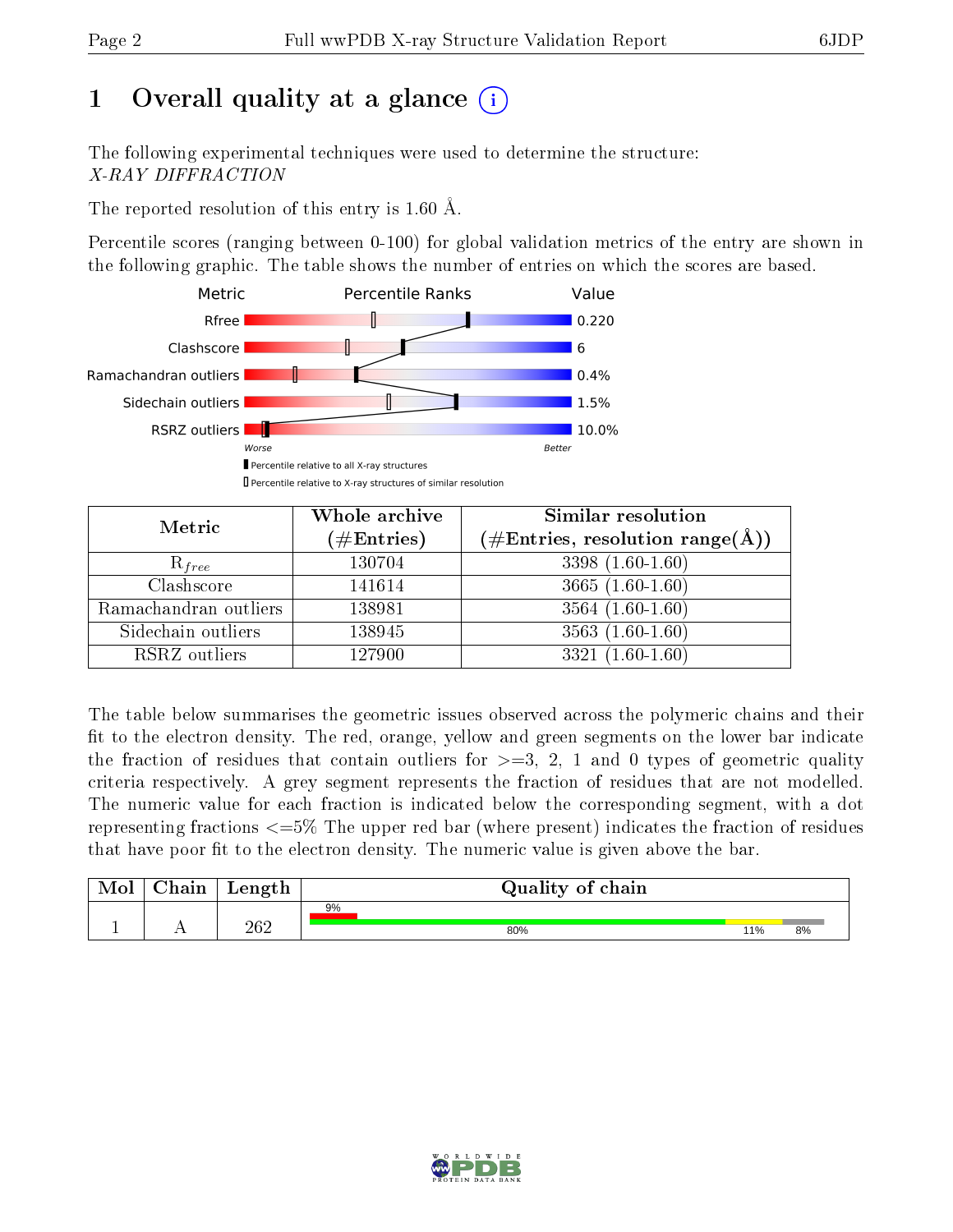# 2 Entry composition (i)

There are 4 unique types of molecules in this entry. The entry contains 2112 atoms, of which 0 are hydrogens and 0 are deuteriums.

In the tables below, the ZeroOcc column contains the number of atoms modelled with zero occupancy, the AltConf column contains the number of residues with at least one atom in alternate conformation and the Trace column contains the number of residues modelled with at most 2 atoms.

Molecule 1 is a protein called Imm52 family protein.

| ${\rm Chain}$ | $\,^{\shortmid}$ Residues | Atoms                |         |     |     | $\mid$ ZeroOcc $\mid$ AltConf $\mid$ Trace |  |  |
|---------------|---------------------------|----------------------|---------|-----|-----|--------------------------------------------|--|--|
|               | 241                       | <b>Total</b><br>1949 | ' 240 - | 347 | 355 |                                            |  |  |

| Chain            | Residue        | Modelled                  | Actual         | Comment               | Reference                         |
|------------------|----------------|---------------------------|----------------|-----------------------|-----------------------------------|
| Α                | $-22$          | <b>MET</b>                |                | initiating methionine | UNP Q9HXA5                        |
| $\bf{A}$         | $-21$          | GLY                       |                | expression tag        | UNP Q9HXA5                        |
| $\bf{A}$         | $-20$          | <b>SER</b>                | -              | expression tag        | $Q\overline{9HXA5}$<br><b>UNP</b> |
| $\boldsymbol{A}$ | $-19$          | <b>SER</b>                | ÷,             | expression tag        | UNP Q9HXA5                        |
| $\overline{A}$   | $-18$          | $\overline{HIS}$          | $\blacksquare$ | expression tag        | UNP Q9HXA5                        |
| $\boldsymbol{A}$ | $-17$          | <b>HIS</b>                | ÷,             | expression tag        | UNP Q9HXA5                        |
| $\boldsymbol{A}$ | $-16$          | <b>HIS</b>                |                | expression tag        | UNP Q9HXA5                        |
| $\boldsymbol{A}$ | $-15$          | <b>HIS</b>                | ÷,             | expression tag        | Q9HXA5<br><b>UNP</b>              |
| A                | $-14$          | <b>HIS</b>                |                | expression tag        | UNP Q9HXA5                        |
| A                | $-13$          | <b>HIS</b>                |                | expression tag        | $Q9H\overline{XA5}$<br>UNP        |
| $\bf{A}$         | $-12$          | <b>SER</b>                |                | expression tag        | UNP Q9HXA5                        |
| A                | $-11$          | <b>SER</b>                | $\blacksquare$ | expression tag        | UNP Q9 $\overline{HXA5}$          |
| $\overline{A}$   | $-10$          | <b>GLY</b>                | Ξ.             | expression tag        | UNP Q9HXA5                        |
| А                | $-9$           | GLU                       | ÷              | expression tag        | UNP Q9HXA5                        |
| $\boldsymbol{A}$ | $-8$           | $\overline{\mathrm{ASN}}$ |                | expression tag        | Q9HXA5<br>UNP                     |
| A                | $-7$           | <b>LEU</b>                |                | expression tag        | UNP Q9HXA5                        |
| $\bf{A}$         | $-6$           | <b>TYR</b>                | ÷,             | expression tag        | Q9HXA5<br><b>UNP</b>              |
| А                | $-5$           | PHE                       |                | expression tag        | UNP Q9HXA5                        |
| $\boldsymbol{A}$ | $-4$           | <b>GLN</b>                |                | expression tag        | UNP Q9HX $A5$                     |
| $\bf{A}$         | $-3$           | $\overline{\text{GLY}}$   | ÷,             | expression tag        | UNP Q9HXA5                        |
| $\bf{A}$         | $-2$           | <b>SER</b>                | -              | expression tag        | UNP Q9HXA5                        |
| $\overline{A}$   | $-1$           | <b>HIS</b>                | 4              | expression tag        | UNP<br>Q9HXA5                     |
| $\boldsymbol{A}$ | $\overline{0}$ | MET                       | ÷,             | expression tag        | UNP Q9HXA5                        |

There are 23 discrepancies between the modelled and reference sequences:

• Molecule 2 is PHOSPHATE ION (three-letter code: PO4) (formula:  $O_4P$ ).

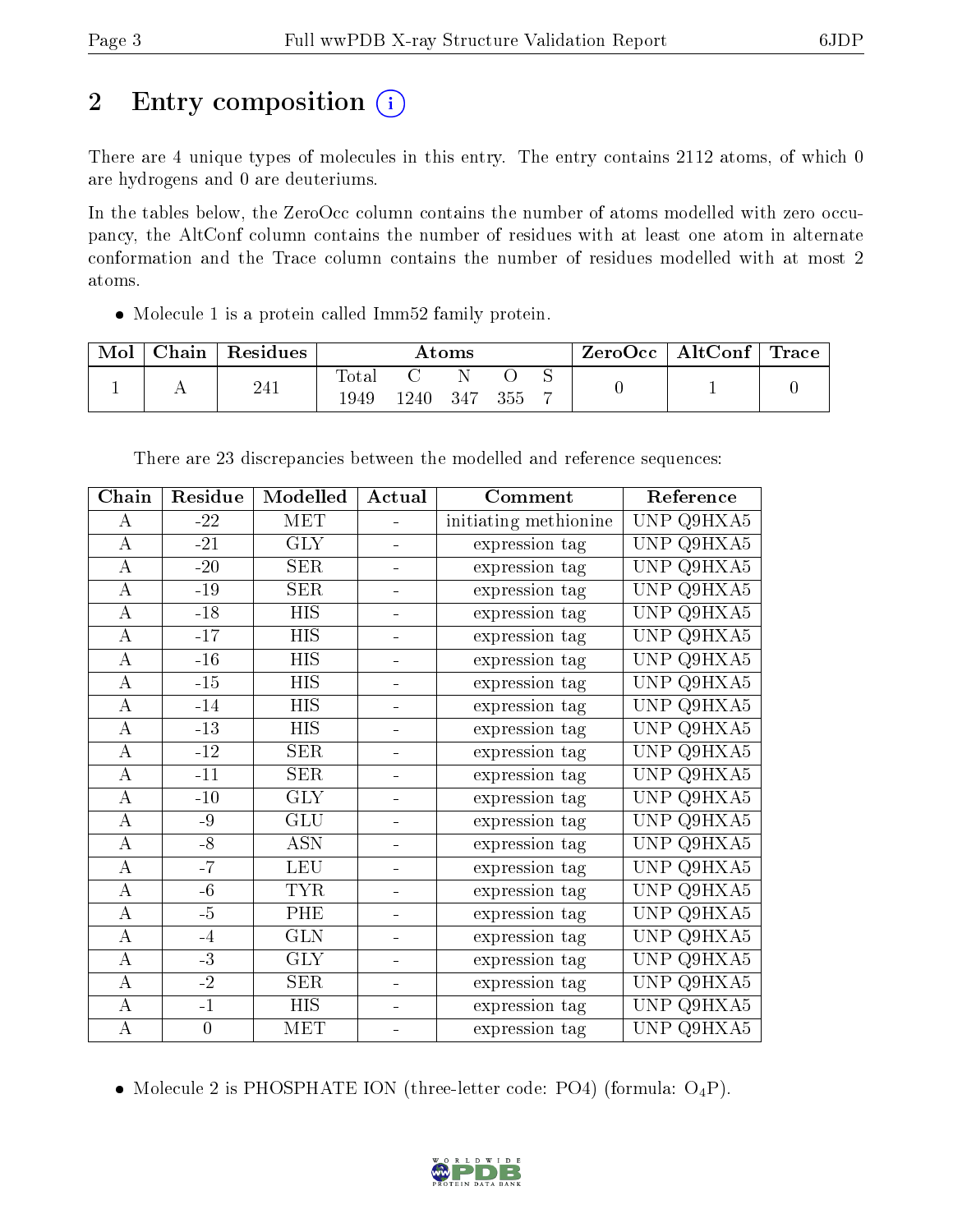

|  | $Mol$   Chain   Residues | Atoms       |  |  | $ZeroOcc$   AltConf |
|--|--------------------------|-------------|--|--|---------------------|
|  |                          | $\rm Total$ |  |  |                     |

Molecule 3 is SODIUM ION (three-letter code: NA) (formula: Na).

|  | Mol   Chain   Residues | Atoms        | $\pm$ ZeroOcc $\pm$ AltConf $\pm$ |  |
|--|------------------------|--------------|-----------------------------------|--|
|  |                        | Total<br>-Na |                                   |  |

• Molecule 4 is water.

| Mol | Chain   Residues | Atoms               | $\mid$ ZeroOcc $\mid$ AltConf |  |
|-----|------------------|---------------------|-------------------------------|--|
|     | 157              | Total<br>157<br>157 |                               |  |

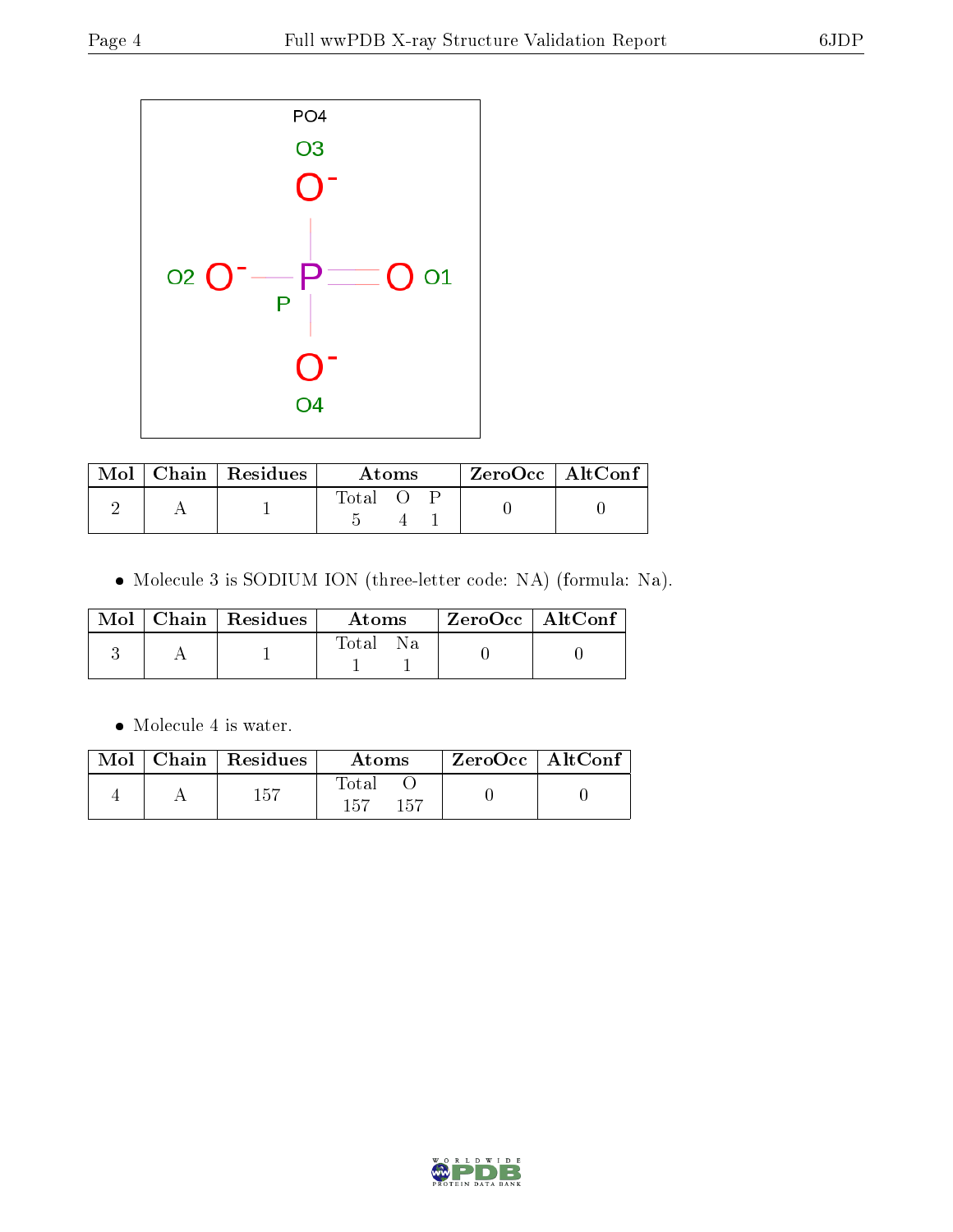# 3 Residue-property plots  $(i)$

These plots are drawn for all protein, RNA and DNA chains in the entry. The first graphic for a chain summarises the proportions of the various outlier classes displayed in the second graphic. The second graphic shows the sequence view annotated by issues in geometry and electron density. Residues are color-coded according to the number of geometric quality criteria for which they contain at least one outlier: green  $= 0$ , yellow  $= 1$ , orange  $= 2$  and red  $= 3$  or more. A red dot above a residue indicates a poor fit to the electron density (RSRZ  $> 2$ ). Stretches of 2 or more consecutive residues without any outlier are shown as a green connector. Residues present in the sample, but not in the model, are shown in grey.



• Molecule 1: Imm52 family protein

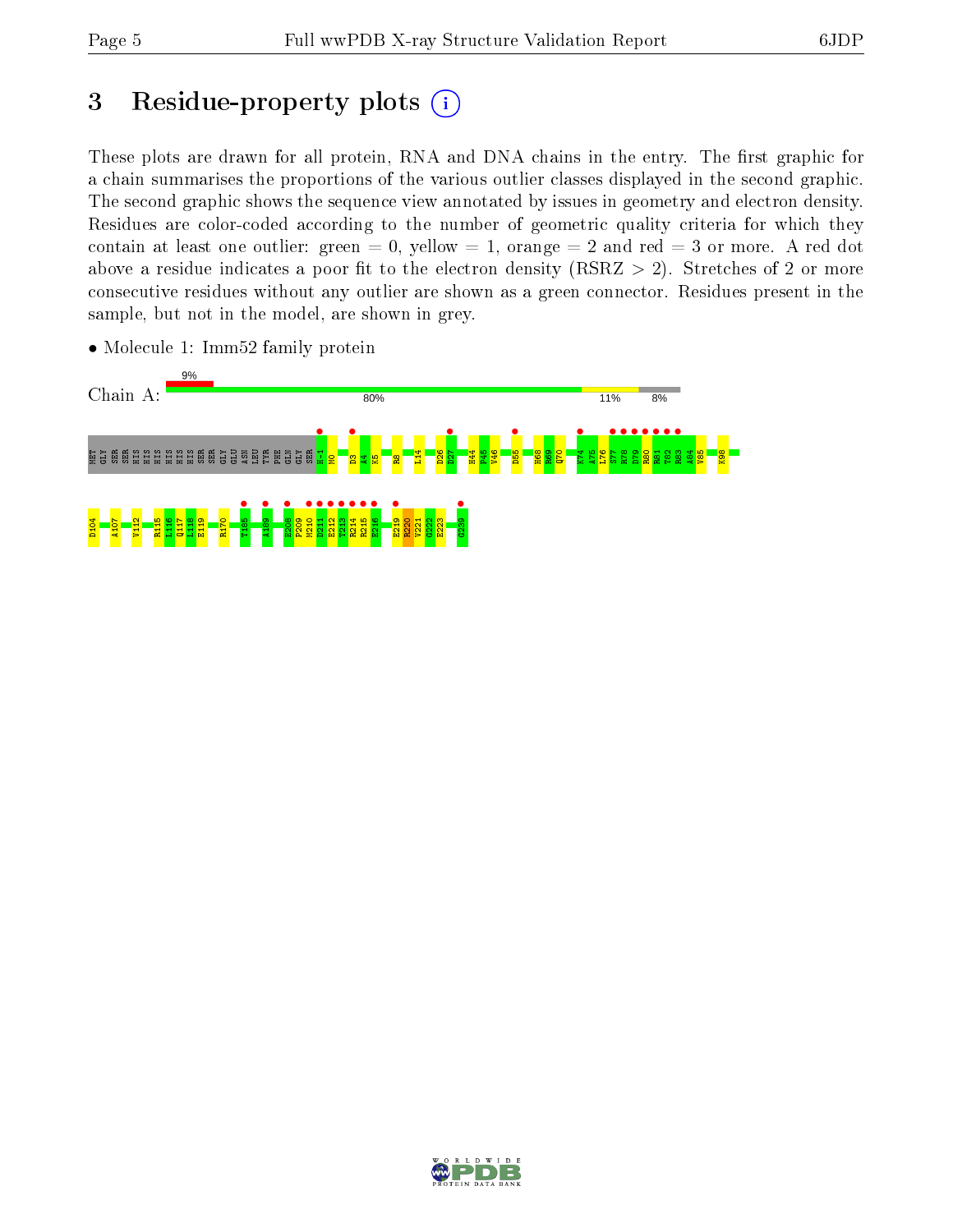# 4 Data and refinement statistics  $(i)$

| Property                                                             | Value                                                    | Source     |
|----------------------------------------------------------------------|----------------------------------------------------------|------------|
| Space group                                                          | $H_3$                                                    | Depositor  |
| Cell constants                                                       | $86.96\text{\AA}$<br>$86.96\text{\AA}$<br>81.11Å         |            |
| a, b, c, $\alpha$ , $\beta$ , $\gamma$                               | $90.00^\circ$<br>$90.00^\circ$<br>$120.00^\circ$         | Depositor  |
| Resolution $(A)$                                                     | $-1.60$<br>21.74                                         | Depositor  |
|                                                                      | 21.74<br>$-1.60$                                         | <b>EDS</b> |
| % Data completeness                                                  | $100.0 (21.74-1.60)$                                     | Depositor  |
| (in resolution range)                                                | $100.0 (21.74 - 1.60)$                                   | <b>EDS</b> |
| $R_{merge}$                                                          | 0.05                                                     | Depositor  |
| $\mathrm{R}_{sym}$                                                   | 0.05                                                     | Depositor  |
| $\langle I/\sigma(I) \rangle$ <sup>1</sup>                           | 1.22 (at $1.60\text{\AA}$ )                              | Xtriage    |
| Refinement program                                                   | PHENIX (1.12_2829: ???)                                  | Depositor  |
|                                                                      | 0.187, 0.220                                             | Depositor  |
| $R, R_{free}$                                                        | 0.220<br>0.187<br>$\ddot{\phantom{a}}$                   | DCC        |
| $R_{free}$ test set                                                  | 1428 reflections $(4.74\%)$                              | wwPDB-VP   |
| Wilson B-factor $(A^2)$                                              | 24.6                                                     | Xtriage    |
| Anisotropy                                                           | 0.096                                                    | Xtriage    |
| Bulk solvent $k_{sol}(e/\mathring{A}^3)$ , $B_{sol}(\mathring{A}^2)$ | $0.37$ , $46.9$                                          | <b>EDS</b> |
| L-test for twinning <sup>2</sup>                                     | $\langle  L  \rangle = 0.48, \langle L^2 \rangle = 0.31$ | Xtriage    |
| Estimated twinning fraction                                          | $0.029$ for h,-h-k,-l                                    | Xtriage    |
| $F_o, F_c$ correlation                                               | 0.97                                                     | <b>EDS</b> |
| Total number of atoms                                                | <b>2112</b>                                              | wwPDB-VP   |
| Average B, all atoms $(A^2)$                                         | 34.0                                                     | wwPDB-VP   |

Xtriage's analysis on translational NCS is as follows: The largest off-origin peak in the Patterson function is  $6.42\%$  of the height of the origin peak. No significant pseudotranslation is detected.

<sup>&</sup>lt;sup>2</sup>Theoretical values of  $\langle |L| \rangle$ ,  $\langle L^2 \rangle$  for acentric reflections are 0.5, 0.333 respectively for untwinned datasets, and 0.375, 0.2 for perfectly twinned datasets.



<span id="page-5-1"></span><span id="page-5-0"></span><sup>1</sup> Intensities estimated from amplitudes.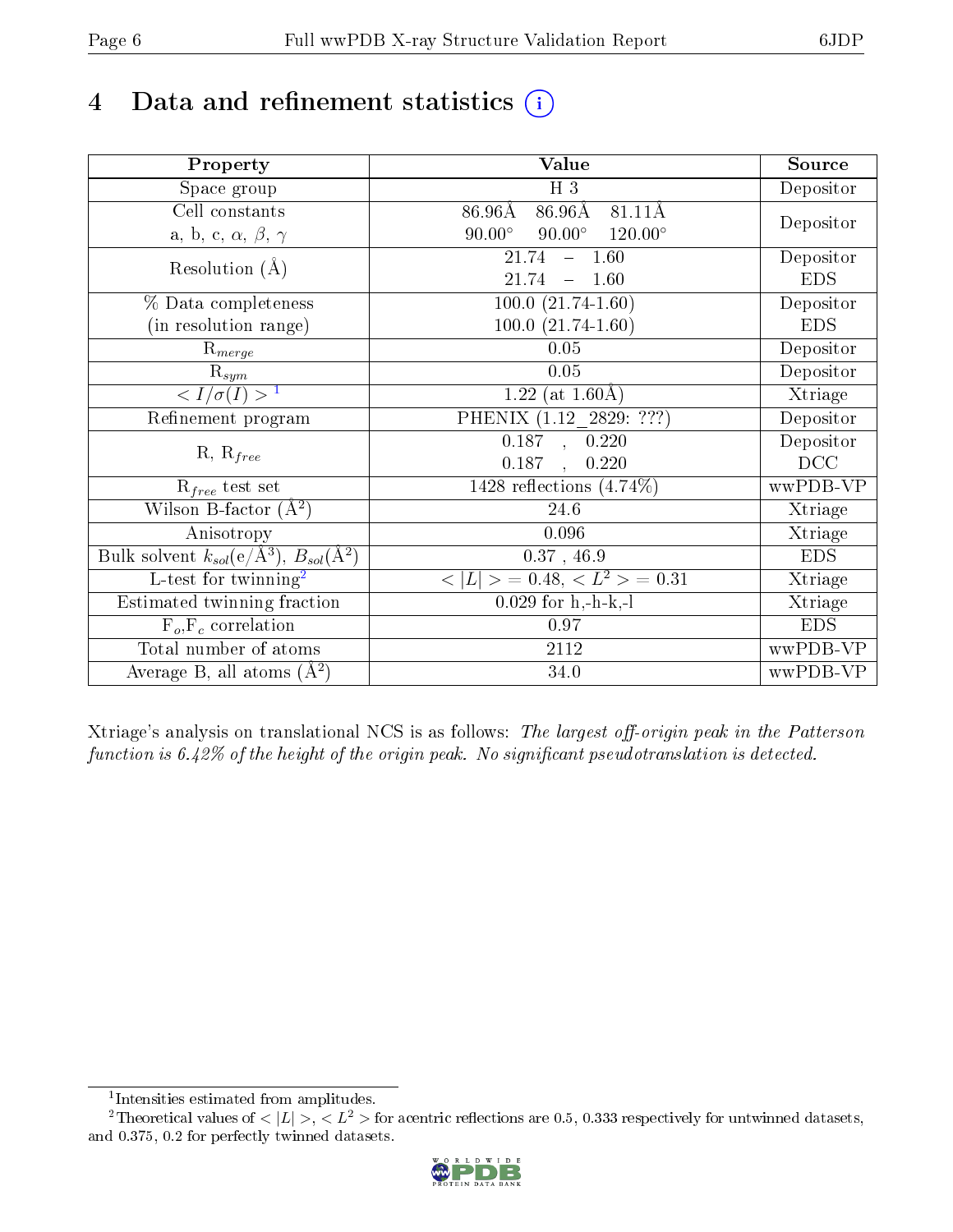# 5 Model quality  $(i)$

## 5.1 Standard geometry  $(i)$

Bond lengths and bond angles in the following residue types are not validated in this section: NA, PO4

The Z score for a bond length (or angle) is the number of standard deviations the observed value is removed from the expected value. A bond length (or angle) with  $|Z| > 5$  is considered an outlier worth inspection. RMSZ is the root-mean-square of all Z scores of the bond lengths (or angles).

| $Mol$   Chain |      | Bond lengths                | Bond angles |                 |  |
|---------------|------|-----------------------------|-------------|-----------------|--|
|               |      | $RMSZ \mid # Z  > 5$   RMSZ |             | $\# Z  > 5$     |  |
|               | 0.36 | 0/2003                      | 0.58        | $1/2720(0.0\%)$ |  |

There are no bond length outliers.

All (1) bond angle outliers are listed below:

|  | Mol   Chain   Res   Type  <br>$\rm~Atons$ |                                                    | Observed( $^{\circ}$ )   Ideal( $^{\circ}$ ) |  |
|--|-------------------------------------------|----------------------------------------------------|----------------------------------------------|--|
|  |                                           | $\perp$ LEU $\parallel$ CA-CB-CG $\parallel$ -5.02 | 103-76                                       |  |

There are no chirality outliers.

There are no planarity outliers.

### $5.2$  Too-close contacts  $(i)$

In the following table, the Non-H and H(model) columns list the number of non-hydrogen atoms and hydrogen atoms in the chain respectively. The H(added) column lists the number of hydrogen atoms added and optimized by MolProbity. The Clashes column lists the number of clashes within the asymmetric unit, whereas Symm-Clashes lists symmetry related clashes.

|  |      |      |    | Mol   Chain   Non-H   H(model)   H(added)   Clashes   Symm-Clashes |
|--|------|------|----|--------------------------------------------------------------------|
|  | 1949 | 1907 | 23 |                                                                    |
|  |      |      |    |                                                                    |
|  |      |      |    |                                                                    |
|  | 157  |      |    |                                                                    |
|  | 9119 | 1907 |    |                                                                    |

The all-atom clashscore is defined as the number of clashes found per 1000 atoms (including hydrogen atoms). The all-atom clashscore for this structure is 6.

All (23) close contacts within the same asymmetric unit are listed below, sorted by their clash

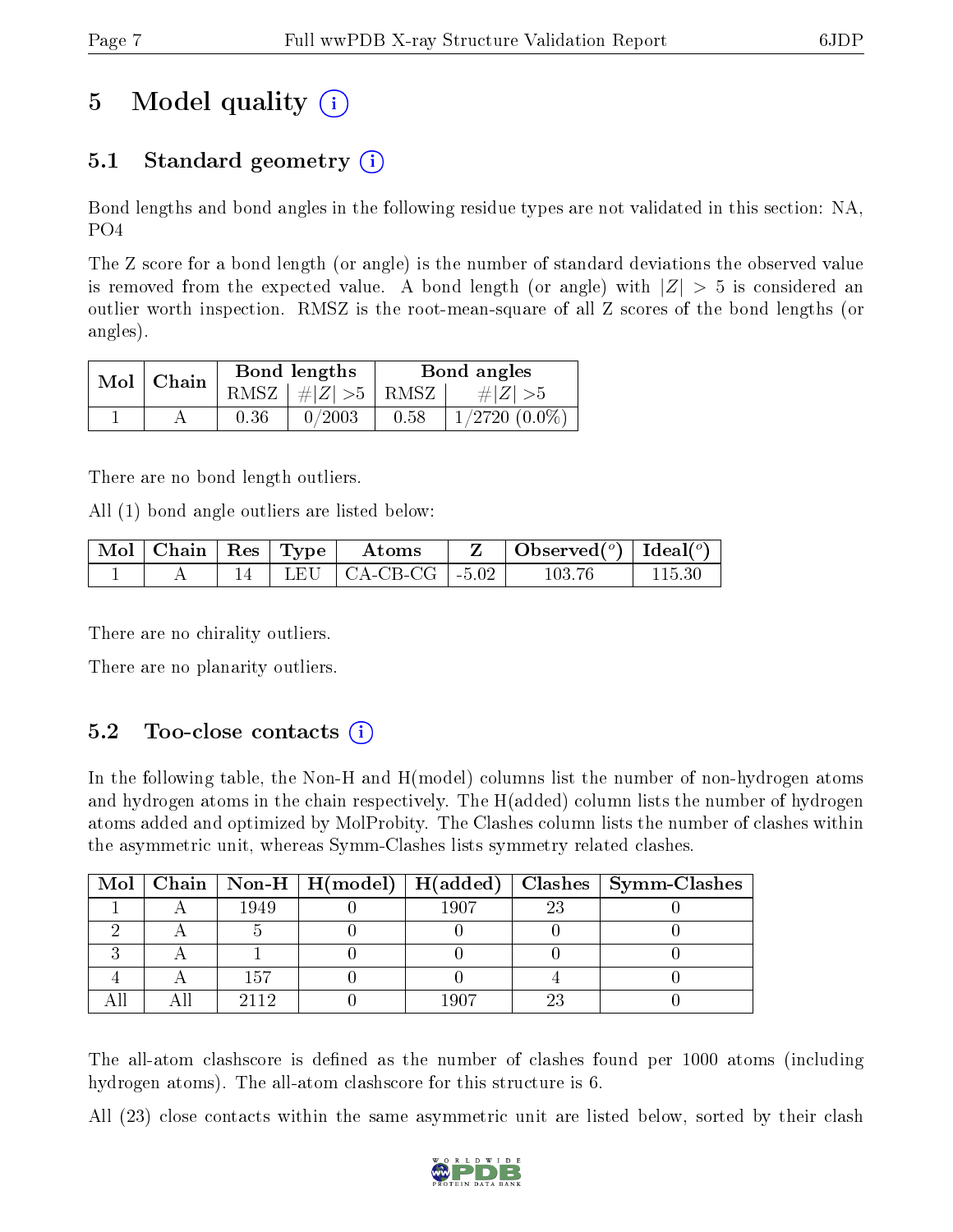|                                                  | Atom-2                             | Interatomic    | Clash         |  |
|--------------------------------------------------|------------------------------------|----------------|---------------|--|
| Atom-1                                           |                                    | distance $(A)$ | overlap $(A)$ |  |
| $1:A:214:A\mathrm{R}\mathrm{\overline{G}:\!NH2}$ | 4: A:401:HOH:O                     | 1.99           | 0.95          |  |
| 1: A: 104: ASP: HB3                              | 1: A:117: GLN: HG2                 | 1.63           | 0.81          |  |
| 1:A:3:ASP:O                                      | $1:A:8:ARG:\overline{\text{NH2}}$  | 2.26           | 0.68          |  |
| 1:A:115:ARG:NH2                                  | 1:A:117:GLN:OE1                    | 2.28           | 0.64          |  |
| 1:A:170:ARG:NH1                                  | 4:A:402:HOH:O                      | 2.05           | 0.64          |  |
| 1: A:76: LEU:O                                   | 1: A:80: ARG: HB2                  | 1.99           | 0.63          |  |
| 1:A:212:GLU:OE2                                  | $1:\overline{A}:220:ARG:NH2$       | 2.35           | 0.59          |  |
| 1:A:26:ASP:OD1                                   | $1:A:80:ARG:\overline{\text{NH2}}$ | 2.37           | 0.58          |  |
| 1:A:85:VAL:HG22                                  | 1:A:107:ALA:HB3                    | 1.89           | 0.54          |  |
| 1: A:26:ASP:CG                                   | 1:A:80:ARG:HH21                    | 2.15           | 0.49          |  |
| $1: A:117: GLN: \overline{NE2}$                  | 1: A:119: GLU:OE1                  | 2.47           | 0.48          |  |
| 1: A:5: LYS:HG3                                  | 1: A:8: ARG: NH2                   | 2.33           | 0.44          |  |
| 1: A: 0: MET: HA                                 | 1: A: 0: MET: HE3                  | 2.00           | 0.44          |  |
| 1: A: 112: VAL: O                                | 1:A:115:ARG:HD2                    | 2.19           | 0.43          |  |
| 1: A:68: HIS: HB3                                | 1:A:70:GLN:NE2                     | 2.33           | 0.43          |  |
| 1: A:80: ARG:NH1                                 | 4: A:403:HOH:O                     | 2.22           | 0.43          |  |
| 1: A:220: ARG:HB3                                | 1:A:221:VAL:H                      | 1.63           | 0.42          |  |
| 1: A:98: LYS: NZ                                 | 4: A: 412: HOH: O                  | 2.41           | 0.42          |  |
| 1:A:44:HIS:CE1                                   | 1:A:46:VAL:HG13                    | 2.54           | 0.42          |  |
| 1: A:85:VAL:CG2                                  | 1:A:107:ALA:HB3                    | 2.50           | 0.41          |  |
| 1: A:76: LEU: HD11                               | 1:A:85:VAL:HB                      | 2.03           | 0.41          |  |
| 1:A:219:GLU:HG2                                  | 1:A:223:GLU:OE1                    | 2.22           | 0.40          |  |
| 1:A:209:PRO:HG2                                  | 1:A:212:GLU:HB3                    | 2.04           | 0.40          |  |

There are no symmetry-related clashes.

### 5.3 Torsion angles (i)

#### 5.3.1 Protein backbone (i)

In the following table, the Percentiles column shows the percent Ramachandran outliers of the chain as a percentile score with respect to all X-ray entries followed by that with respect to entries of similar resolution.

The Analysed column shows the number of residues for which the backbone conformation was analysed, and the total number of residues.

| $\mid$ Mol $\mid$ Chain $\mid$ | <b>Analysed</b>                        |  | Favoured   Allowed   Outliers   Percentiles |  |
|--------------------------------|----------------------------------------|--|---------------------------------------------|--|
|                                | $240/262(92\%)$   234 (98\%)   5 (2\%) |  | $1(0\%)$ $34$ $15$                          |  |

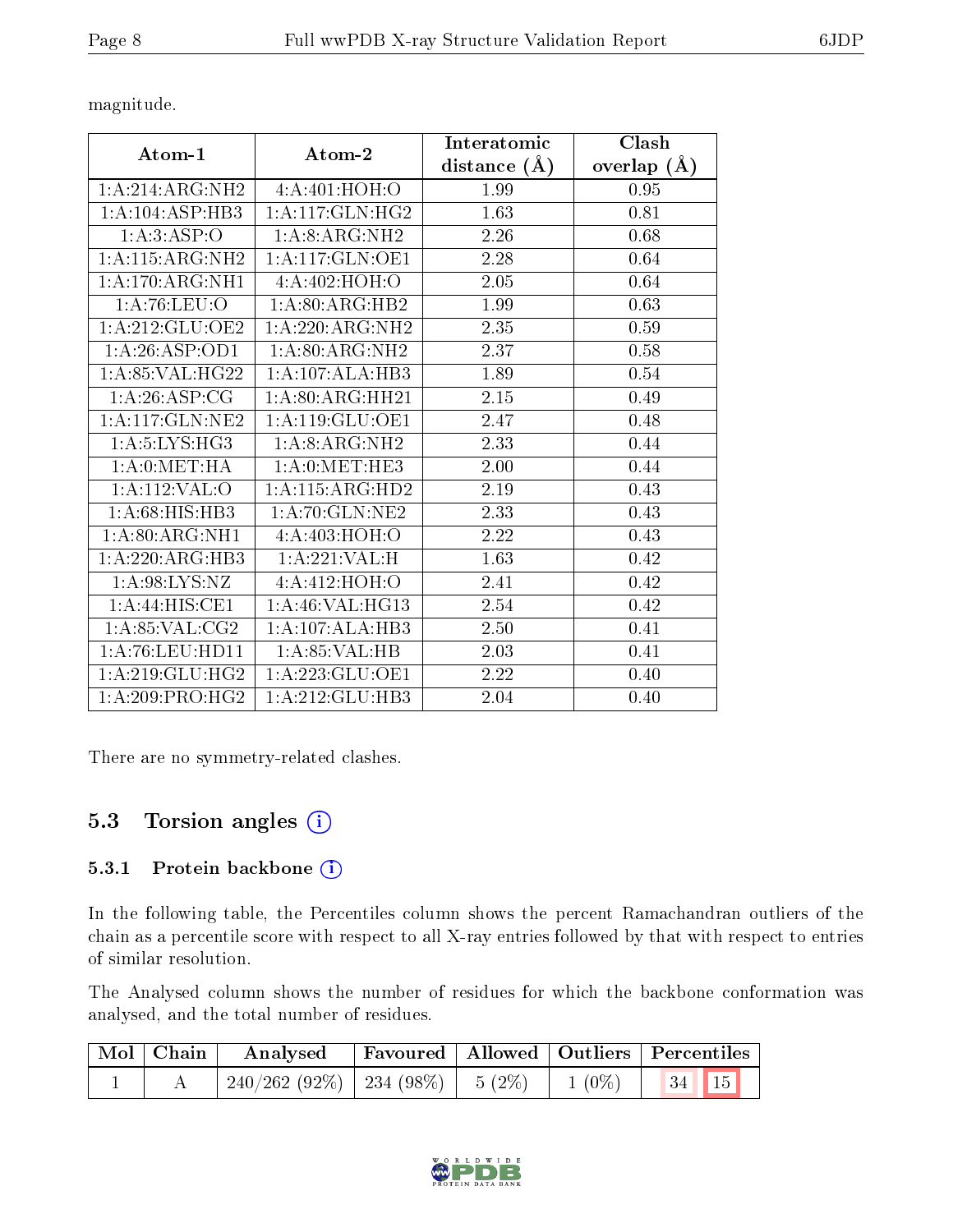All (1) Ramachandran outliers are listed below:

| Mol | Chain   Res | <b>Type</b> |
|-----|-------------|-------------|
|     |             |             |

#### 5.3.2 Protein sidechains (i)

In the following table, the Percentiles column shows the percent sidechain outliers of the chain as a percentile score with respect to all X-ray entries followed by that with respect to entries of similar resolution.

The Analysed column shows the number of residues for which the sidechain conformation was analysed, and the total number of residues.

| Mol   Chain | Analysed                                |  | Rotameric   Outliers   Percentiles |  |  |
|-------------|-----------------------------------------|--|------------------------------------|--|--|
|             | $205/222$ (92\%)   202 (98\%)   3 (2\%) |  | 65 <br>44                          |  |  |

All (3) residues with a non-rotameric sidechain are listed below:

| Mol | Chain | Res | Type |
|-----|-------|-----|------|
|     |       | 55  |      |
|     |       | 210 |      |
|     |       | 215 | ARG  |

Some sidechains can be flipped to improve hydrogen bonding and reduce clashes. There are no such sidechains identified.

#### $5.3.3$  RNA  $(i)$

There are no RNA molecules in this entry.

### 5.4 Non-standard residues in protein, DNA, RNA chains  $(i)$

There are no non-standard protein/DNA/RNA residues in this entry.

### 5.5 Carbohydrates  $(i)$

There are no carbohydrates in this entry.

### 5.6 Ligand geometry  $(i)$

Of 2 ligands modelled in this entry, 1 is monoatomic - leaving 1 for Mogul analysis.

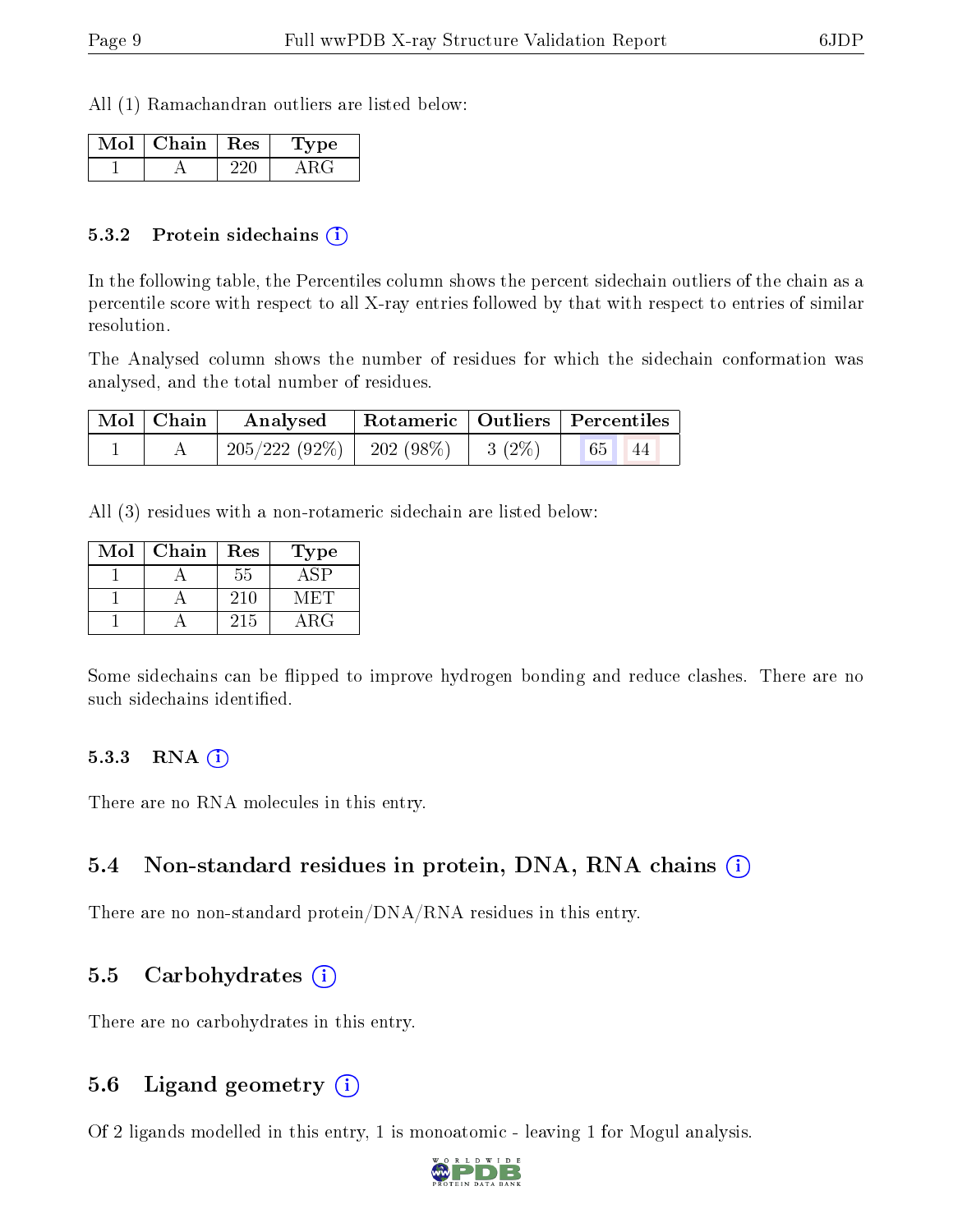In the following table, the Counts columns list the number of bonds (or angles) for which Mogul statistics could be retrieved, the number of bonds (or angles) that are observed in the model and the number of bonds (or angles) that are dened in the Chemical Component Dictionary. The Link column lists molecule types, if any, to which the group is linked. The Z score for a bond length (or angle) is the number of standard deviations the observed value is removed from the expected value. A bond length (or angle) with  $|Z| > 2$  is considered an outlier worth inspection. RMSZ is the root-mean-square of all Z scores of the bond lengths (or angles).

| Mol | Type | Chain | ${\mathop{\mathrm{Res}}\nolimits}$ | Link | Bond lengths |                   |             | Bond angles   |          |           |
|-----|------|-------|------------------------------------|------|--------------|-------------------|-------------|---------------|----------|-----------|
|     |      |       |                                    |      | $\sim$ ounts | RMSZ <sub>1</sub> | $\# Z  > 2$ | Counts   RMSZ |          | $\pm  Z $ |
|     | PO4  |       | 301                                |      | 4.4.4        | 0.83              |             | 6,6,6         | $0.45\,$ |           |

There are no bond length outliers.

There are no bond angle outliers.

There are no chirality outliers.

There are no torsion outliers.

There are no ring outliers.

No monomer is involved in short contacts.

### 5.7 [O](https://www.wwpdb.org/validation/2017/XrayValidationReportHelp#nonstandard_residues_and_ligands)ther polymers  $(i)$

There are no such residues in this entry.

### 5.8 Polymer linkage issues  $(i)$

There are no chain breaks in this entry.

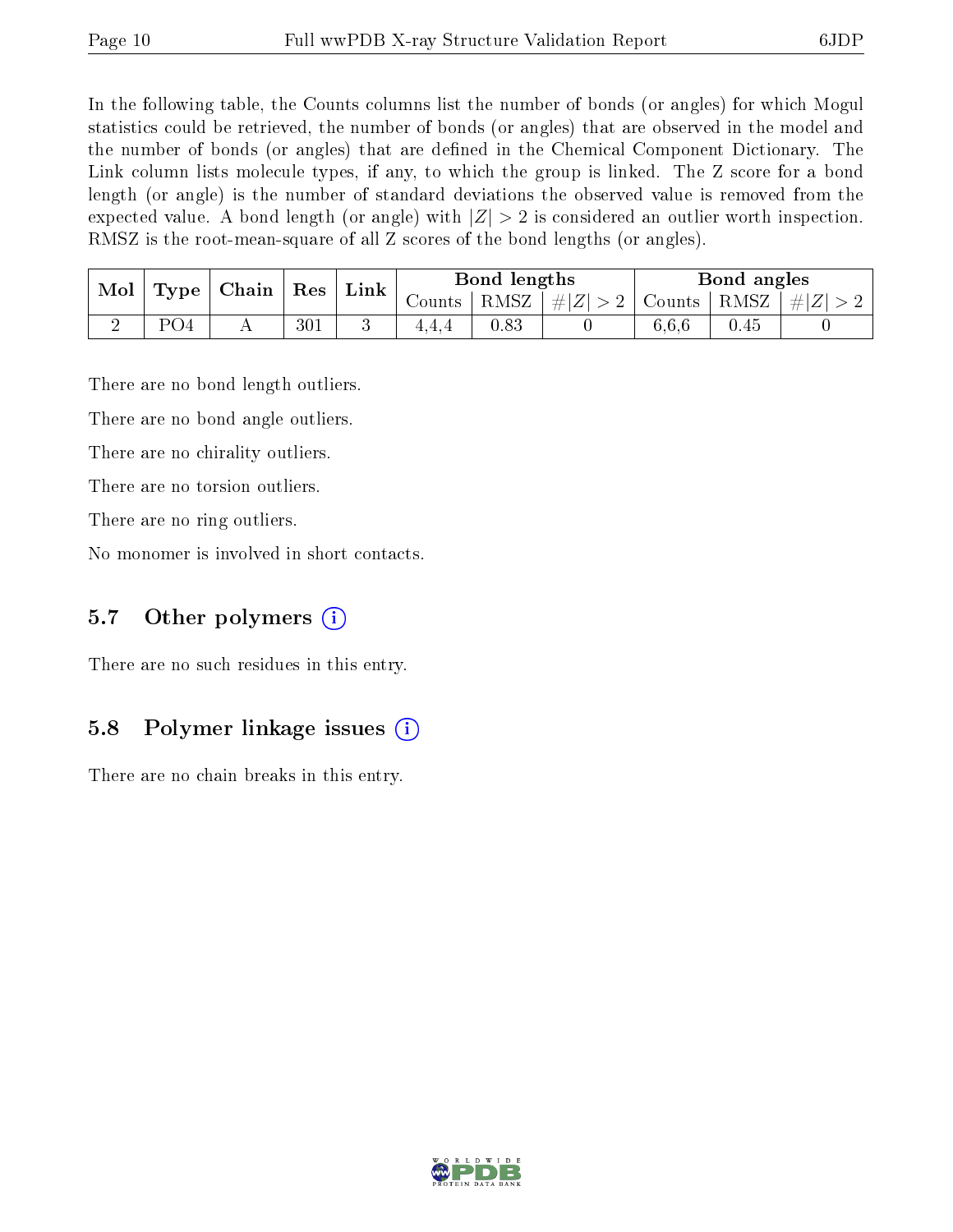## 6 Fit of model and data  $(i)$

## 6.1 Protein, DNA and RNA chains  $(i)$

In the following table, the column labelled  $#RSRZ> 2'$  contains the number (and percentage) of RSRZ outliers, followed by percent RSRZ outliers for the chain as percentile scores relative to all X-ray entries and entries of similar resolution. The OWAB column contains the minimum, median,  $95<sup>th</sup>$  percentile and maximum values of the occupancy-weighted average B-factor per residue. The column labelled ' $Q< 0.9$ ' lists the number of (and percentage) of residues with an average occupancy less than 0.9.

| Mol   Chain | Analysed            | $<$ RSRZ $>$ $ $ | $\rm \#RSRZ{>}2$ |  | $\vert$ OWAB( $A^2$ ) $\vert$ Q<0.9      |  |
|-------------|---------------------|------------------|------------------|--|------------------------------------------|--|
|             | $\pm 241/262(91\%)$ | 0.34             |                  |  | $\mid$ 24 (9%) $\mid$ 7 6 18, 30, 62, 82 |  |

All (24) RSRZ outliers are listed below:

| Mol            | Chain              | Res             | Type                    | <b>RSRZ</b>      |
|----------------|--------------------|-----------------|-------------------------|------------------|
| $\mathbf{1}$   | $\boldsymbol{A}$   | 78              | $\rm{ARG}$              | 5.6              |
| $\mathbf{1}$   | $\overline{A}$     | 210             | <b>MET</b>              | 5.1              |
| $\mathbf{1}$   | $\overline{A}$     | 213             | <b>THR</b>              | 5.0              |
| $\overline{1}$ | $\overline{A}$     | 55              | ASP                     | 4.7              |
| $\overline{1}$ | $\overline{A}$     | 239             | $\overline{\text{GLY}}$ | $\overline{4.5}$ |
| $\overline{1}$ | $\overline{A}$     | 81              | ARG                     | 4.3              |
| $\overline{1}$ | $\overline{A}$     | 79              | ASP                     | 4.2              |
| $\overline{1}$ | $\overline{A}$     | 3               | <b>ASP</b>              | 4.0              |
| $\overline{1}$ | $\overline{\rm A}$ | 215             | $\rm{ARG}$              | 3.8              |
| $\overline{1}$ | $\overline{A}$     | 189             | $\overline{\rm ALA}$    | 3.4              |
| $\mathbf{1}$   | $\overline{\rm A}$ | 185             | <b>THR</b>              | 3.1              |
| $\overline{1}$ | $\overline{\rm A}$ | 214             | ARG                     | $\overline{3.1}$ |
| $\overline{1}$ | $\overline{\rm A}$ | 82              | <b>THR</b>              | 3.0              |
| $\overline{1}$ | $\overline{A}$     | 77              | <b>SER</b>              | 2.8              |
| $\overline{1}$ | $\overline{\rm A}$ | 80              | $\rm{ARG}$              | 2.7              |
| $\overline{1}$ | $\overline{A}$     | 27              | <b>ASP</b>              | $2.\overline{7}$ |
| $\overline{1}$ | $\overline{\rm A}$ | 211             | $\overline{\rm ASP}$    | 2.6              |
| $\overline{1}$ | $\overline{A}$     | 219             | GLU                     | 2.5              |
| $\overline{1}$ | $\overline{\rm A}$ | $\overline{74}$ | <b>LYS</b>              | 2.4              |
| $\overline{1}$ | $\overline{A}$     | $-1$            | <b>HIS</b>              | 2.4              |
| $\overline{1}$ | $\overline{\rm A}$ | 208             | GLU                     | $2.2\,$          |
| $\overline{1}$ | $\overline{A}$     | 83              | $\widehat{\rm{ARG}}$    | 2.1              |
| $\overline{1}$ | $\overline{\rm A}$ | 212             | GLU                     | 2.1              |
| $\overline{1}$ | $\overline{\rm A}$ | 216             | $\widetilde{{\rm GLU}}$ | 2.1              |